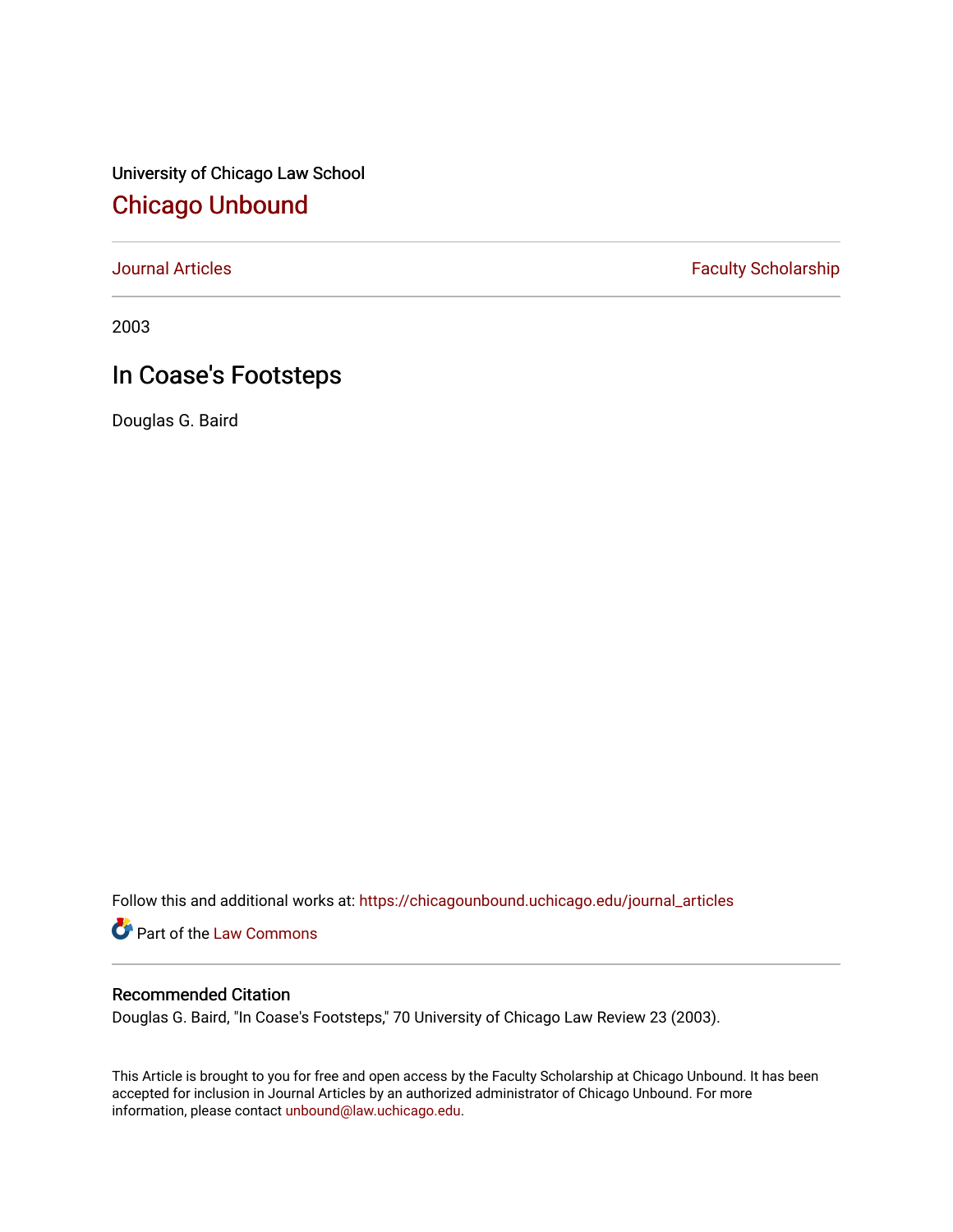## **In Coase's Footsteps**

*Douglas G. Bairdt*

Retracing famous journeys is a time-honored and worthy tradition. Great explorers necessarily leave some terrain unsurveyed when they visit new territory for the first time. As we mark the Law School's Centennial, there is one journey especially worthy of our attention. When he was a 20-year-old undergraduate, Ronald Coase spent the better part of a year visiting the great industrial plants in the United States. Out of this research emerged *The Nature of the Firm,' The Problem of Social Cost,'* and much of modern law and economics. Coase solved many mysteries that year, but, happily for the rest of us, not all of them. One of the most intriguing arises out of the relationship between General Motors and Fisher Body, one of GM's principal suppliers.<br>Coase was primarily interested in what drove managers to pro-

duce something inside a firm rather than acquire it in the marketplace. GM's acquisition of Fisher was therefore a subject of particular interest to him.<sup>3</sup> Fisher began as an independent firm that supplied GM with all of its closed car bodies. In 1926, GM acquired Fisher and thereafter produced all of its car bodies internally, along with the two other major components of its cars (the chassis and drive train), both of which it made largely in-house.' Hence, while interviewing GM executives in 1932, Coase naturally asked about the firm's acquisition of Fisher. They told him that the need to build body plants next to GM's assembly plants drove the decision. The conversation, however, seems

**<sup>3</sup>**See R.H. Coase, *The Nature of the Firm: Origin,* in Oliver E. Williamson and Sidney G. Winter, eds, *The Nature of the Firm: Origins, Evolution, and Development* 34, 45 (Oxford 1991) ("I should investigate long-term contracting between firms. This may in many instances be con- sidered as an alternative to actual operating integration, and [it] seems well worth the trouble to get any information.") (quoting from a letter Coase wrote in 1932).<br>4 Coase has returned to the question of GM's acquisition of Fisher Body, and his most re-

<sup>&</sup>lt;sup>†</sup> Harry A. Bigelow Distinguished Service Professor, The University of Chicago. I thank Richard Brooks, R.H. Coase, Keith Gill, Mark Haywood, Michael Hilgers, and the staff at the fruitful, and continuing collaboration with my colleague Robert Rasmussen, to whom I am, as always, most indebted. For its support of this and many other projects, I am grateful to the John M. Olin Foundation.

**<sup>1</sup>** R.H. Coase, *The Nature of the Firm,* 4 Economica 386 (1937).

**<sup>2</sup>**R.H. Coase, *The Problem of Social Cost,* 3 J L & Econ **1** (1960).

cent account sets out the basic facts. See R.H. Coase, *The Acquisition of Fisher Body by General Motors,* 43 J L & Econ 15,21-27 (2000).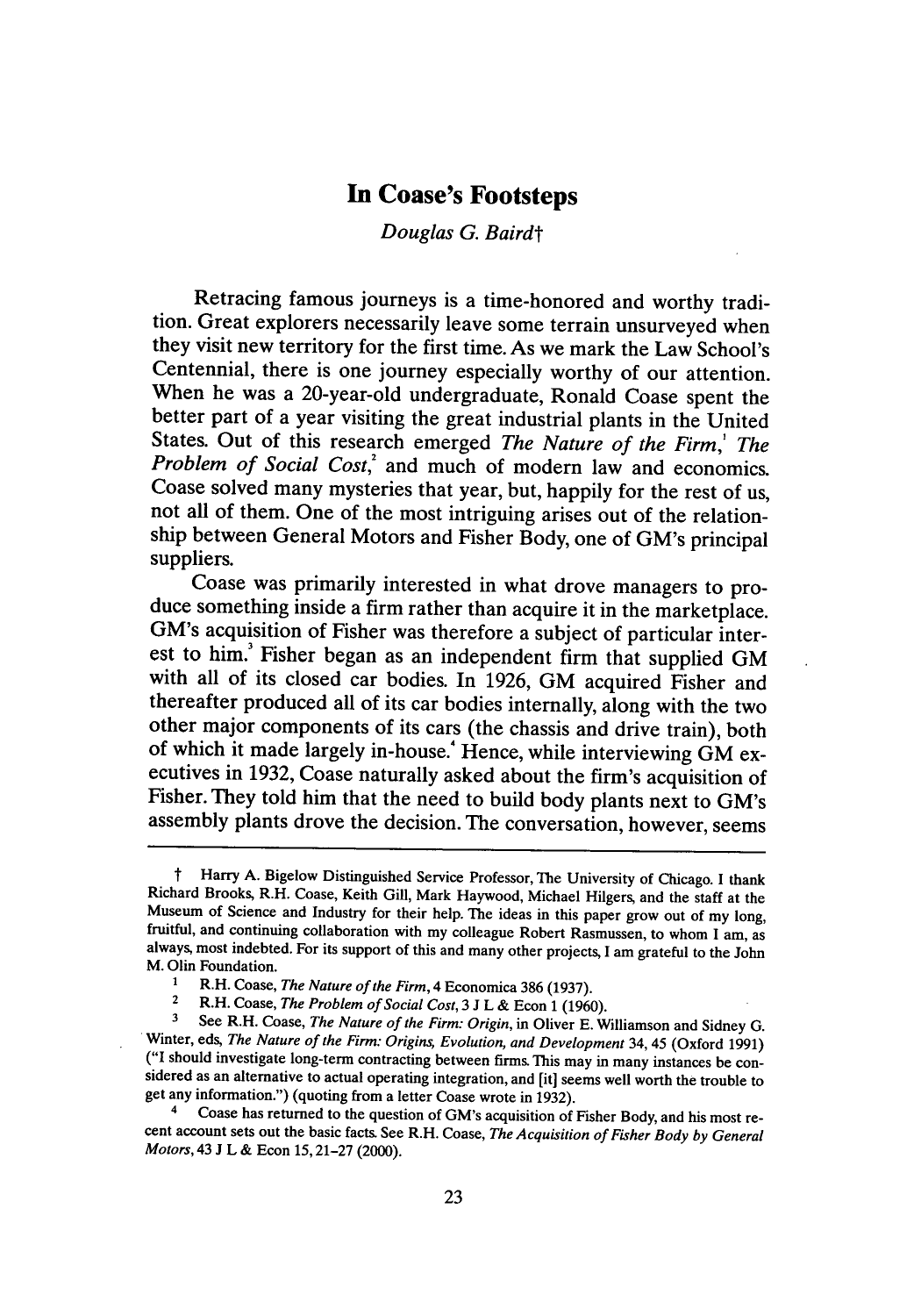to have stopped here.' Coase did not learn why they wanted body plants next to assembly plants, or why doing this required the vertical integration of the two firms. As it happened, other bits of evidence led him to a new understanding of the nature of the firm, and this line of inquiry was left untouched.

In this Essay, I return to Coase's brief conversations with these GM executives. I attempt to discover why they answered Coase's question the way they did, and what they might have said had they been pressed further. My reasons are two-fold. First, economists in recent years have come to use the merger of GM and Fisher as the paradigmatic example of vertical integration.<sup>8</sup> Reexamining what the managers thought they were doing has something to offer to this ongoing debate. Second, the inquiry itself casts some light on what gives firms value as going concerns. Understanding going-concern valuethe value that assets have if kept together inside an existing firm (and hence what will be lost if a firm is shut down) $-$  is central to my own work in the law of corporate reorganizations.<sup>7</sup> Only to the extent that going-concern value exists can we justify a legal regime designed to preserve firms as going concerns.

I.

By 1910, the automobile had taken the shape it was to have for many decades. It consisted of three principal components. First, there was the chassis, a rigid frame on which was attached the front wheels and steering mechanism. The second major component was the drive train. It consisted of the engine, transmission, and a drive shaft connected by a differential gear to the rear wheels. The third component, the car body, was mounted on the chassis. In the early part of the century, the car body could be anything from an upholstered seat anchored on wooden floorboards to a closed body made of sheet metal. GM acquired different types of bodies from different sources. Closed

**<sup>5</sup>** See Coase, *The Nature of the Firm: Origin* at 43 (cited in note 3):

I wish I could now repeat what I was told by General Motors officials about their reasons for acquiring Fisher Body.... My recollection is that I was told that the main reason for the acquisition was to make sure that the body plants were located near General Motors assembly plants.

**<sup>6</sup>** See Robert F. Freeland, *Creating Holdup through Vertical Integration: Fisher Body Revisited,* 43 J L & Econ 33,34 (2000) ("The GM-Fisher case is... the most widely cited example of vertical integration reducing problems of physical and human asset specificity, and it serves as an empirical cornerstone for hold-up explanations of unified ownership."). This literature begins with Benjamin Klein, Robert G. Crawford, and Armen A. Alchian, *Vertical Integration, Appropriable Rents, and the Competitive Contracting Process,* 21 J L & Econ 297,307-10 (1978).

**<sup>7</sup>**See generally Douglas G. Baird and Robert K. Rasmussen, *The End of Bankruptcy,* <sup>55</sup> Stan L Rev 751 (2002).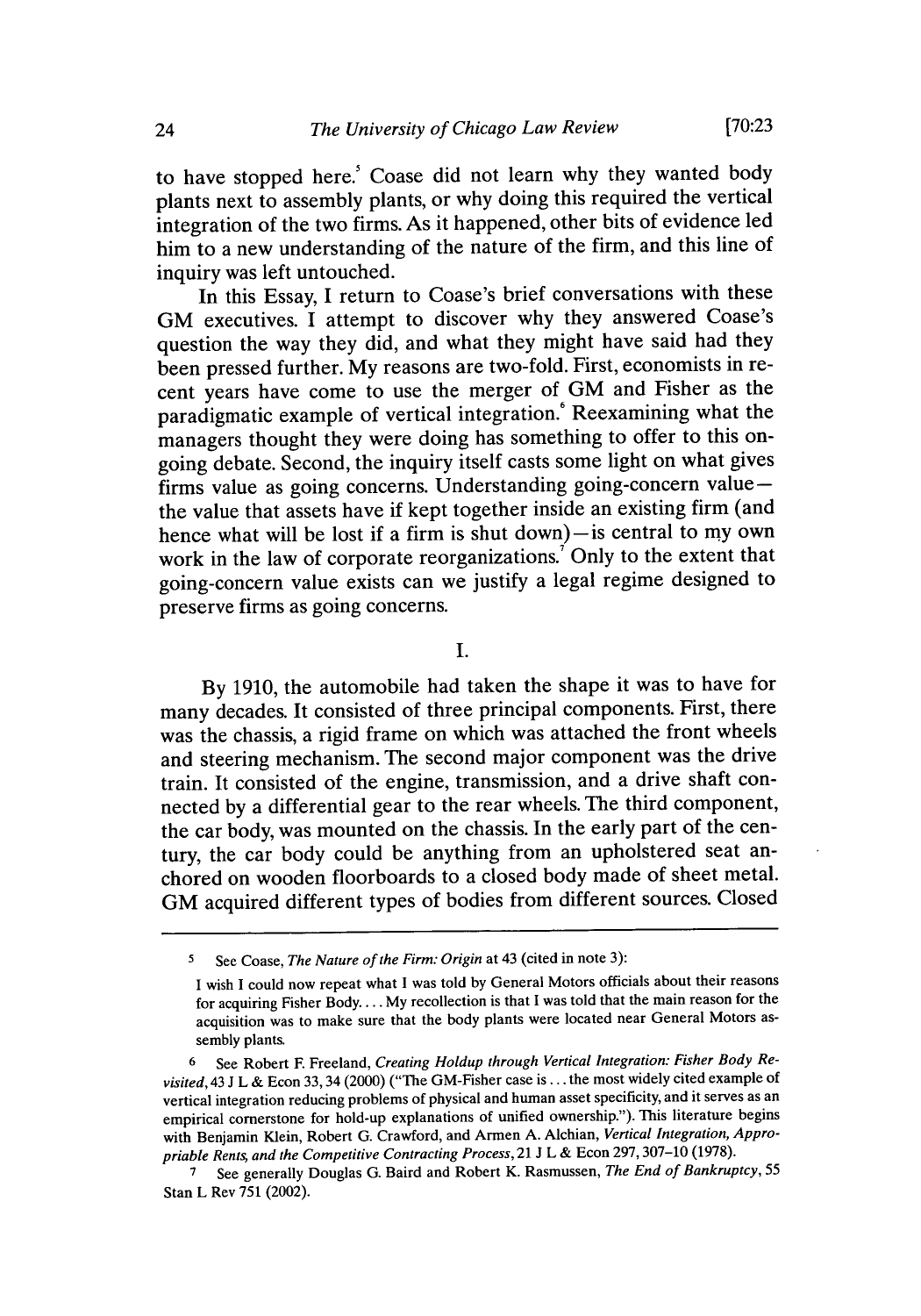bodies, which Fisher supplied to GM, were the most substantial and the most expensive. Each body consisted of welded pieces of stamped sheet metal that enclosed the passenger space and made the car suitable for travel in all seasons and weather.

In 1919, only about 10 percent of cars had closed bodies. By 1927, 85 percent had them.<sup>8</sup> Closed bodies accounted for a much larger part of the cost of the manufactured car than open bodies. Hence, over the course of a few years, Fisher became the supplier of a major component on the vast majority of cars that GM made. As closed bodies became more common, General Motor's relationship with the Fisher brothers became closer. In 1919, GM acquired 60 percent of Fisher's equity, entered into long-term contracts with the Fisher brothers, and established a voting trust giving each a voice in the affairs of the firm. In 1926, Fisher was dissolved and folded into GM.<sup>9</sup>

The increasing importance of closed bodies alone does not explain why GM acquired Fisher. In many industries, a manufacturer turns to a third party to produce an expensive component. The power plant of the modern jetliner accounts for a large part of its value, and aircraft makers rely on others for engines.<sup>10</sup> Airbus acquires its components from many sources." GM, however, relied on Fisher to a greater extent than aircraft manufacturers rely on their suppliers. Aircraft manufactures have multiple vendors of crucial parts such as engines and build relatively few planes slowly. Moreover, the most capital intensive components (such as engines) can be used in the aircraft of more than one manufacturer. By contrast, GM relied on Fisher exclusively for a continuous flow of goods and the parts Fisher made for GM could not be sold to anyone else. In short, as long as Fisher remained independent, each was exposing itself to a risk of hold-up by the other. If Fisher closed or merely threatened to close its doors, GM would be forced to close its production lines down as well, at least for a time. Similarly, GM could threaten to seek other vendors once Fisher invested in dies and other machinery that could be used only for GM cars. The ability of each to hold the other hostage seemed to

<sup>8</sup>See Alfred P Sloan, Jr., *My Years with General Motors* 152 (Doubleday 1963) (describing the increase in percentage of sales of closed body cars for each year between 1919 and 1927).

**<sup>9</sup>** See Coase, 43 J L & Econ at 22,25 (cited in note 4).

**<sup>10</sup>** See Aerospace Industries Association, *Aerospace Facts and Figures 2000/2001: Percent of Civil Turbojet Engine Market by Manufacturer and Aircraft Model,* online at http://www.aiaaerospace.org/stats/facts\_figures/ff\_00\_01/Ff00p086.pdf (visited Dec 2, 2002) (providing a table showing that 100 percent of Airbus's engines are outsourced).

<sup>11</sup> For a general discussion of the many firms that build Airbus's A320, see Tim Laming and Robert Henson, *Airbus A320* 32-37 (MBI 2000).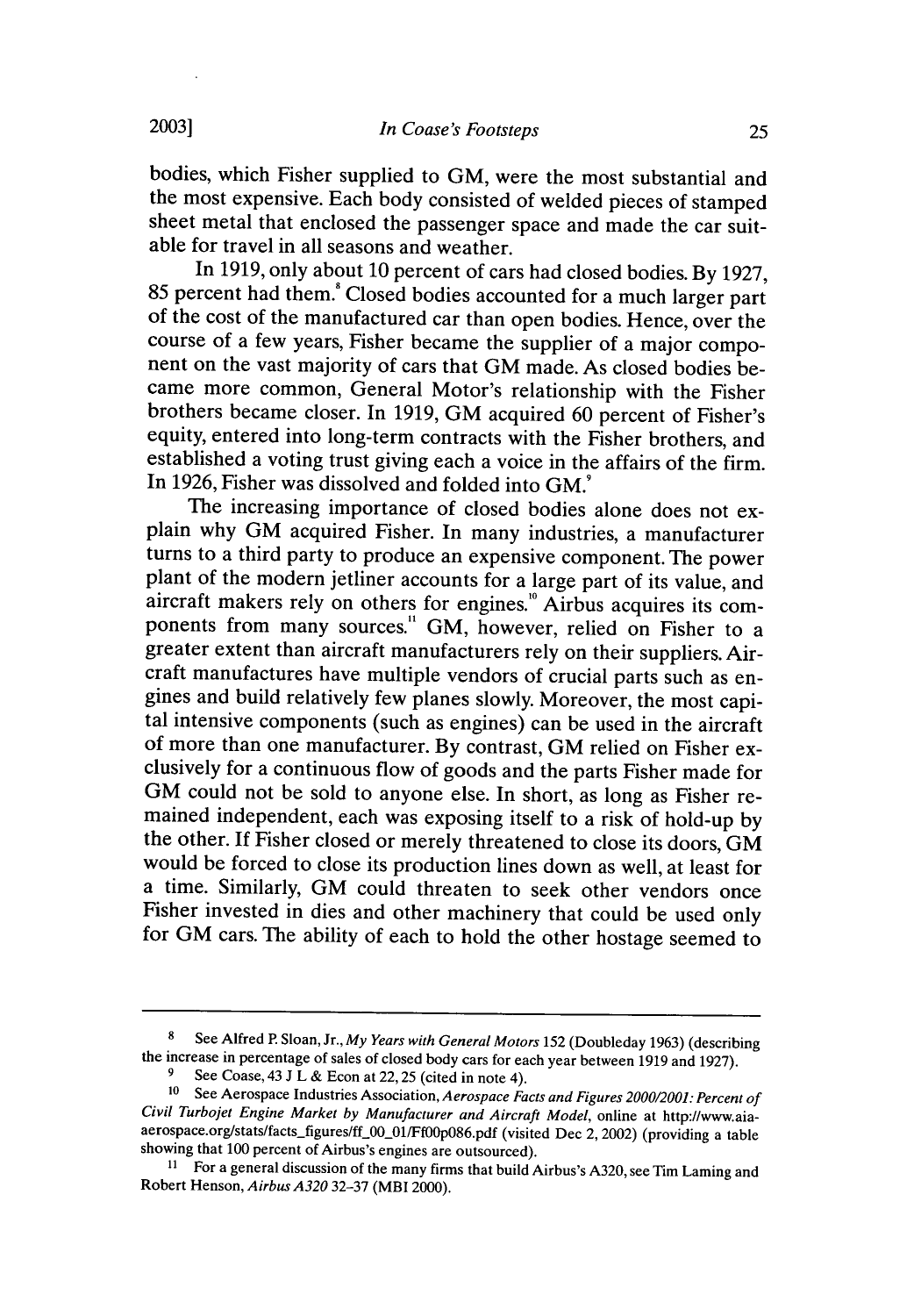make vertical integration desirable once car bodies became so important to GM's operations.<sup>12</sup>

Coase quickly saw that this explanation could not withstand close scrutiny. GM as well as other firms in the automobile industry routinely relied on outside vendors for critical parts. One could not assert that a hold-up potential led to GM's acquisition of Fisher unless one explained why it did not create the same problem for the other critical vendors as well. The unsoundness of the hold-up explanation became manifest to Coase when he visited A.O. Smith. It had one of the most heavily automated plants in the United States. Filled with expensive and highly specialized machinery, A.O. Smith supplied GM with car frames. If GM could solve the potential hold-up problems that A.O. Smith presented without bringing it inside the firm, GM should have been able to solve them with Fisher." Moreover, Coase found that ways of solving the hold-up problem existed apart from vertical integration." GM, for example, could retain ownership of the dies that Fisher used to stamp sheet metal. Fisher would not have to make a capital investment only to have GM turn to another supplier, and GM's ownership of the dies would allow it to retrieve them in the event that Fisher try to take advantage of it. Rejecting hold-up as the explanation for vertical integration, Coase had to look elsewhere.

The explanation that Coase ultimately developed for vertical integration began with the idea that transaction costs, rather than advantage-taking or private information, drove the organization of production. To present his argument in *The Nature of the Firm,* however, he did not draw on the example of GM and Fisher. Nor did Coase unpack the explanation that GM executives offered-that they wanted Fisher body plants to be next to GM assembly plants. In other words, he did not squarely confront the question of what made Fisher different from A.O. Smith. Why did the executives at GM acquire Fisher and build their own car bodies, but never acquired A.O. Smith or build its own automobile frames? This is the question that Coase did not pursue and that I revisit here. The answer begins with the strategy GM's leader, Alfred Sloan, put in place when he took the helm of GM in the early 1920s.

Sloan was convinced that crucial to GM's success was expanding the market share of Chevrolet, its lowest priced car." Ford held over

<sup>12</sup>This explanation was the justification for the merger put forward **by** Klein, Crawford, and Alchian, 21 **J** L & Econ at 308-10 (cited in note 6).

**<sup>13</sup>** See Coase, 43 J L & Econ at 18 (cited in note 4).

<sup>14</sup> See id at 45 ("[C]ontractual arrangements can be made to avoid this risk.") (quoting from a letter written in 1932).

**<sup>15</sup>**See Sloan, *My Years with General Motors* at 152 (cited in note 8).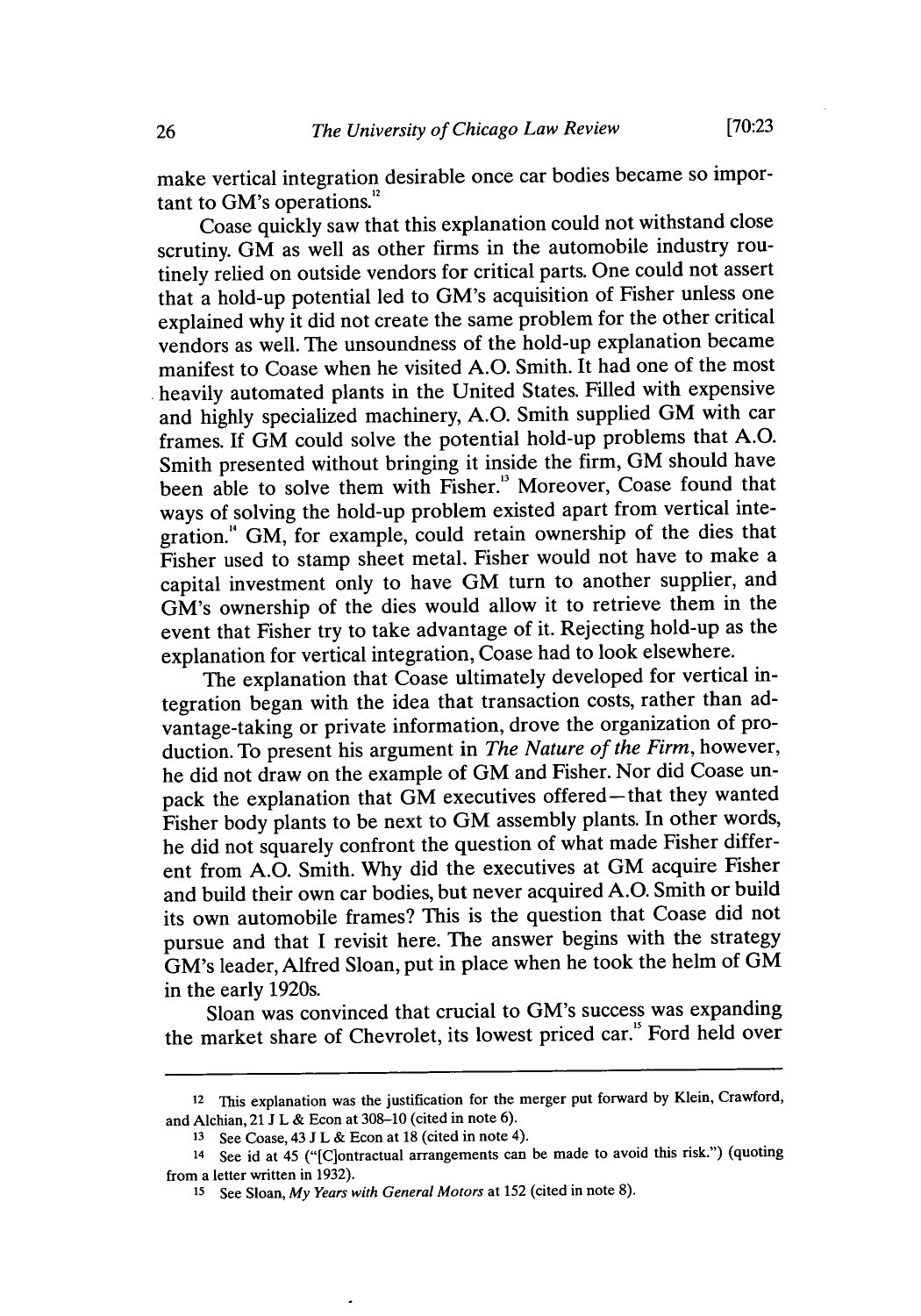half of the domestic automobile market and, among low-price cars, dominated both the Chevrolet and all other rivals. No one could compete with the Model Ts in either durability or in price. Sloan believed that competing effectively against the Model T was crucial to GM's long-term success. GM developed a new Chevrolet, the K Model. It featured a longer body, increased leg room, an improved clutch, and a superior rear-axle housing.<sup>16</sup> The K Model met with only modest success initially. The price gap between it and the Model  $\tilde{T}$  was still too large. The Model T continued to enjoy 70 percent of the low-priced car market. To be successful, GM had to find a way both to improve the quality of the K Model and produce it more cheaply."<br>Central to bringing this about was replacing the person in charge

of production in the Chevrolet division with "the best production man in the United States,"'8 a man named William Knudsen. Knudsen was empowered to make dramatic changes at Chevrolet, and he did exactly this. Knudsen divided the production of automobiles into two largely separate operations. First there was the manufacturing of the basic components, such as the engine, the transmission, the wheels, and so forth. Second, there was the question of assembling the component parts. Knudsen was convinced that efficient production required a dramatically different approach to each."

Knudsen insisted that each individual component, such as engines and transmissions, be manufactured in only one location. Motors were to be made in Flint. So too the axles had to be made in one place (De- troit); the transmissions as well (Toledo). Chevrolet had long used outside vendors and acquired parts from other divisions of GM (in- cluding radiators, steering wheels, and ball bearings). Knudsen did not object to continuing relationships with outside vendors, provided that they redesign components along the lines he demanded.<sup>20</sup> The car had performance criteria that it needed to meet. In particular, it had to outperform the Model T. Hence, the parts had to be at least as good as those on the Model T. One could not use cheap steel merely because it

**<sup>16</sup>** See id at 153-54.

**<sup>17</sup>**The story set out here can be found in David A. Hounshell, *From the American System to Mass Production 1800-1932: The Development of Manufacturing Technology in the United States* 263-301 (Johns Hopkins 1984).

**<sup>18</sup>**See Robert Lacey, *Ford: The Men* and *the Machine* 274 (Little, Brown 1986) (quoting Henry Ford).

**<sup>19</sup>**Knudsen's work at GM is described in Hounshell, *American System* at 263-301 (cited in note 17). For Knudsen's own account, see William **S.** Knudsen, *"For Economical Transportation": How the Chevrolet Motor Company Applies Its Own Slogan to Production,* 74 Indus Mgmt 65-68 (Aug 1927).

<sup>&</sup>lt;sup>20</sup> See Knudsen, 74 Indus Mgmt at 68 (cited in note 19).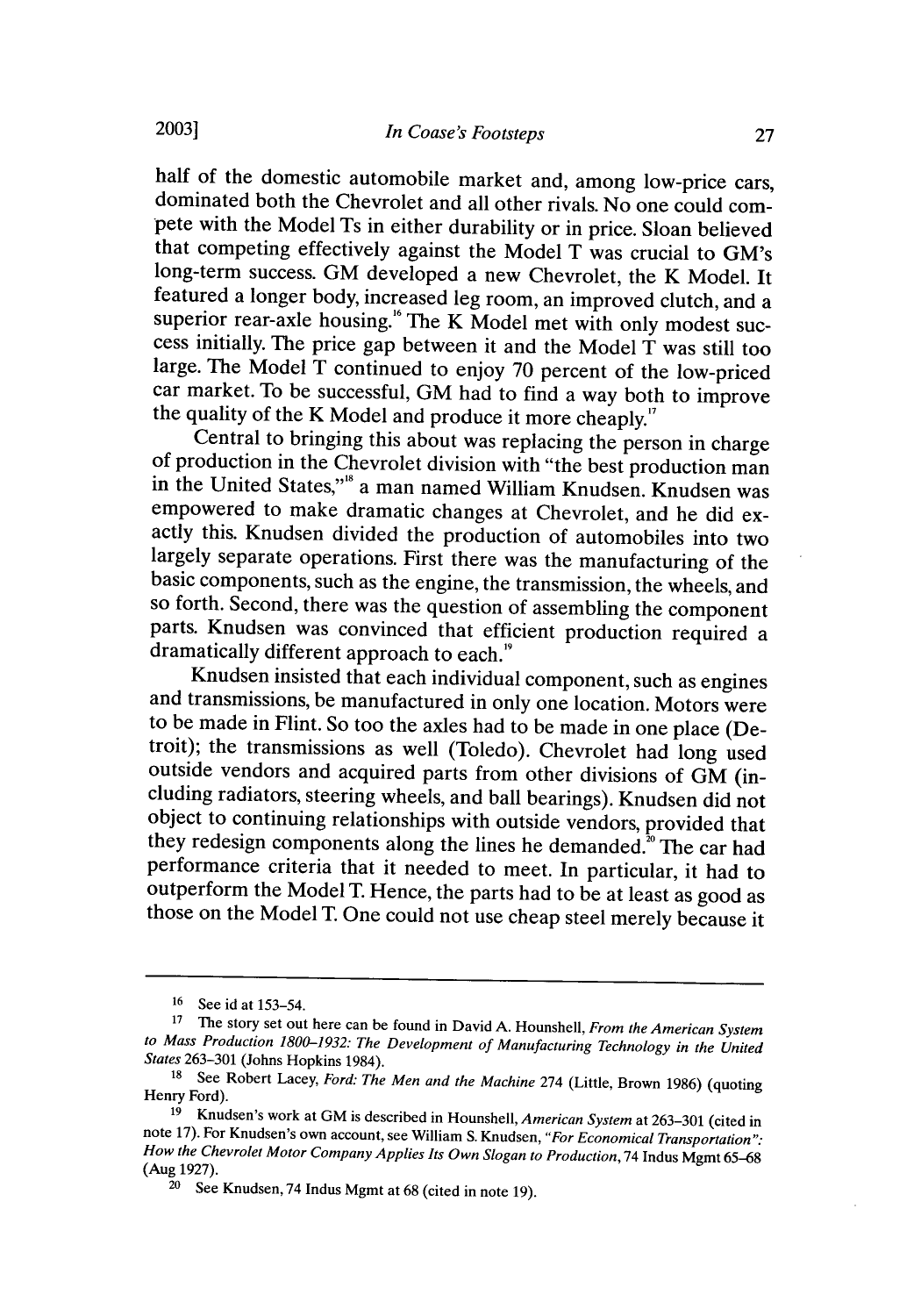was cheap, especially not where the Model T used vanadium steel alloys.

Knudsen was content, at least initially, to leave Fisher's manufacturing operations untouched. The principal change Knudsen brought about in GM's relationship with Fisher grew out of his approach to assembly of automobile components, not the manufacture of individual components.<sup>21</sup> Automobile components are easy to ship in bulk, while finished cars are not. Moreover, while economies of scale exist in manufacturing automobile components such as engines and frames, there are relatively fewer in assembling cars once a model is produced in sufficient volume and the method for assembling the car has been refined and documented. Assembly plants consist of large open factory floors with conveyers and pulleys that bring the pieces to the correct place. They were not expensive to build or replicate." Moreover, as long as the delivery of components was properly coordinated, the assembly of the cars required little in the way of skilled labor. The basic philosophy of mass production is the manufacture of component parts to high tolerances. If this was done properly, the assembly of the car itself required no special expertise." Assembly of automobiles did not depend upon expert fitters who assembled the parts to shape them so that they worked together. "In mass production there are no fitters."<sup>24</sup> The costs associated with building assembly plants and the costs of hiring and supervising the largely unskilled workforce were lower than the cost of transporting finished cars across long distances.

Capturing these savings at Chevrolet, however, required Knudsen to change GM's relationship with Fisher. Fisher could continue to stamp the different pieces of sheet metal at its own factories. These stamped parts, like other auto components, could be shipped at low cost. But assembling the pieces into the automobile body was a differ-

**<sup>23</sup>**The parts of the Model T were engineered and milled to such fine tolerances that the motor itself was not run until the car was completely assembled. There were not even test drives to ensure the car worked. See Fred H. Colvin, *Building an Automobile Every 40 Seconds,* Am Machinist 757,761 (May 8,1913); Hounshell, *American System* at 234 (cited in note 17) (discussing the Ford plant's assembly workers).

24 See Henry Ford, *Mass Production,* in 30 Encyclopedia Britannica 821,822 (1926), online at http://memory.loc.gov/ammem/coolhtml/coolbibTitlesO3.html (visited Jan 24, 2003).

<sup>21</sup> Again, after Knudsen himself, Hounshell provides the best account of the transformation of Chevrolet during the 1920s. See Hounshell, *American System* at 266 (cited in note 17) (describing Chevrolet under Knudsen in the 1920s).

<sup>22</sup> See James M. Rubenstein, *Making and Selling Cars: Innovation and Change in the US. Automotive Industry* 18-23 (Johns Hopkins 2001). The failure to understand the dramatic difference between the capital costs (including human capital) of manufacturing of components on the one hand and their assembly on the other is the primary failing of those who have studied GM's acquisition of Fisher. A conspicuous exception is Ramon Casadesus-Masanell and Daniel F Spulber, *The Fable of Fisher Body,* 43 J L & Econ 67 (2000) (emphasizing that coordination of production and not asset specificity drove the merger).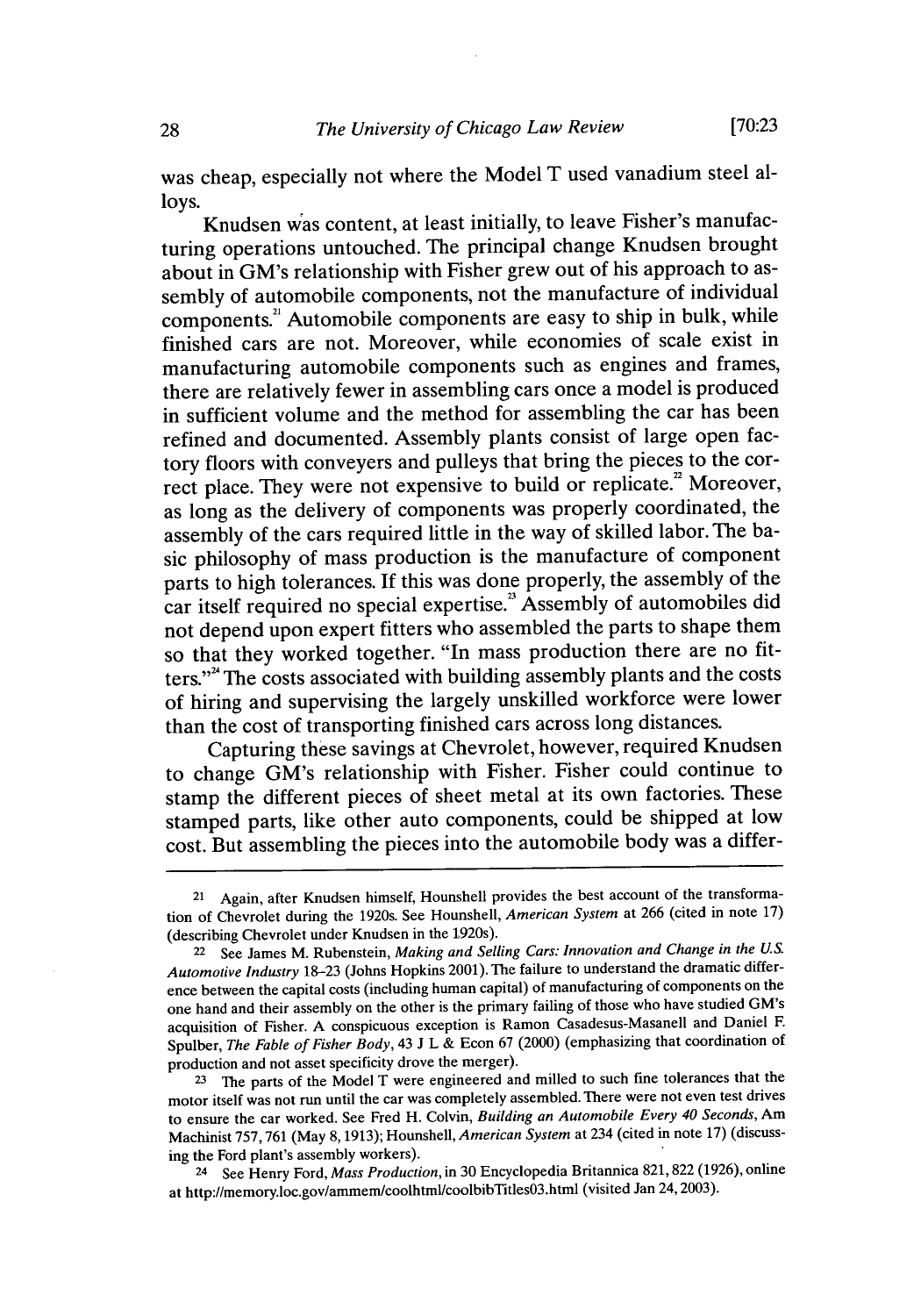ent matter. Like a finished car, a completed car body is expensive to ship and subject to dents and other damage en route. Moreover, storing an inventory of assembled car bodies was a nontrivial problem. Stamped pieces of sheet metal can be stacked; welded car bodies cannot be. Every eyewitness to these assembly plants marveled not at the physical plant itself, but rather the level of organization needed to ensure the steady flow of more than a million pounds of material each day that kept the assembly line in operation.<sup>2</sup>

Knudsen insisted that Fisher adopt the same practices for assembling car bodies as he instituted for the different components of the chassis and drive train. Fisher could stamp the sheet metal anywhere, but the bodies themselves had to be welded together at a factory adjacent to the auto assembly plant. The two plants were to be connected with a system of dollies and conveyers. The cost of making this change was modest. The cost of shifting the location in Fisher's car body assembly plants required a capital investment of about \$5 million.<sup>26</sup> This was a trivial sum compared with Chevrolet's annual operating expenses of half a billion dollars." Body assembly plants, like auto assembly plants, require little more than open factory space and a conveyor system. There is almost no asset specialization." Moreover, it was easy enough for GM to pay for building the facility and then lease the space to Fisher." In short, with Knudsen's arrival at Chevrolet what changed was not asset-specific investment by Fisher in Chevrolet, but rather the way Fisher conducted its day-to-day operations.

Knudsen brought to Chevrolet a production strategy that resulted in a world in which a large part of Fisher's operations were physically joined with Chevrolet's. Controls had to be put in place to ensure that each day the proper number of engines, transmissions, and frames were delivered to the assembly plant. At the same time, a corresponding assortment of stamped sheet metal (as dictated by Knudsen) had to arrive at the adjacent Fisher assembly plant. At the same time the components for the chassis and the drive train were brought together at the Chevrolet plant, the pieces of sheet metal forming the body of the relevant model had to be rolled on a dolly from the Fisher

**<sup>25</sup>**See Colvin, *Building an Automobile Every 40 Seconds* at 759 (cited in note 23).

<sup>&</sup>lt;sup>26</sup> See Coase, 43 J L & Econ at 29 (cited in note 4).

<sup>&</sup>lt;sup>27</sup> See Sloan, *My Years with General Motors* at 154-55 (cited in note 8).

**<sup>28</sup>**See Rubenstein, *Making and Selling Cars* at 101 (cited in note 22).

<sup>&</sup>lt;sup>29</sup> See Coase, 43 J L & Econ at 28 (cited in note 4) ("[I]t was normal for the expenditures for capital equipment dedicated to the use of one customer to be borne by that customer."). With regard to GM and Fisher specifically "it was agreed that ... it would be better for General Motors Corporation to own the assembly plants, leasing them to the Fisher Company." Id at 29 (quotations omitted).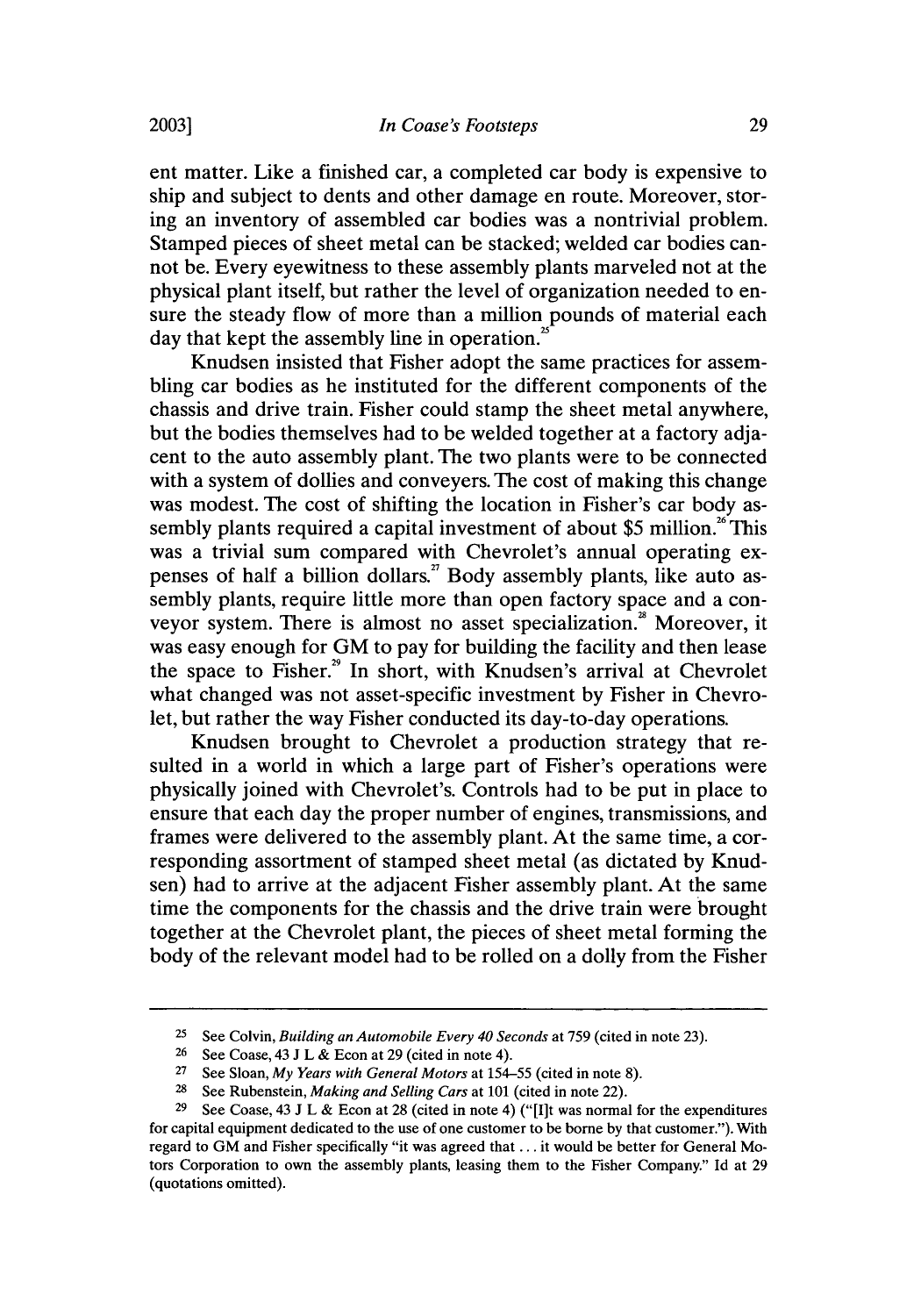plant and deposited at the appointed place in the Chevrolet assembly line.

Completely central to Knudsen's view of production was the idea of central planning and engineering. The center directed each of the managers as to how many cars to make each month and ensured that the necessary components were shipped. Changes or alterations were cleared through the center. One central authority decided how many of which model would be made at each Fisher/Chevrolet assembly location each month. At each location, Fisher and Chevrolet had to coordinate minute-by-minute operations. A stranger visiting any site would likely not see any separation between Fisher's operations and Chevrolet's. In short, Knudsen's decisions about how to produce the Chevrolet required seamlessly integrating Fisher's body assembly operation with GM's own auto assembly operation.

Knudsen's scheme did not require the creation of a single entity as a legal matter. It is possible to imagine that Fisher and GM could have continued to coordinate through contract even if the acquisition had not taken place. In the nineteenth century, for example, it was common for factory owners to hire independent jobbers who supplied the labor force.<sup>30</sup> An assembly line with two separate owners is like a railroad between two cities with half the track being owned by one firm and half by another. Such things have precedent. (The Central Pacific and the Union Pacific being the most obvious example.<sup>31</sup>) All the issues of coordination can (and indeed for some period of time were) solved through contract. Nevertheless, one suspects that once the two operations became so closely integrated, GM's complete acquisition of Fisher was the logical next step.<sup>3</sup>

From the perspective of an economist interested in how goods are produced and the extent to which operations take place in the market or through command and control inside the firm, the integration of Fisher and Chevrolet took place *before* acquisition. GM's acquisition of Fisher Body in 1926 was not the main event. Indeed, the acquisition may have had almost no effect on the way in which Chevrolet interacted with Fisher at the plant level. Many of the decisions,

**<sup>30</sup>**The use of jobbers seems to have declined only when increasing economies of scale also required greater control over each detail of the assembly process. See Hounshell, *American System* at 120 (cited in note 17) (discussing outside contracting of manufacturing products).

<sup>&</sup>lt;sup>31</sup> For an account of the political forces that allowed these two firms to run the first transcontinental railroad, see David Haward Bain, *Empire Express: Building The First Transcontinental Railroad* 104-18 (Viking 1999).

<sup>32</sup> Sloan himself thought of the merger in exactly this way. See Sloan, *My Years with General Motors* at 161 (cited in note 8) ("There were operating economies to be gained by coordinating body and chassis assemblies, and with the closed body becoming dominant in the industry, it seemed sensible to bring the body operation entirely under the General Motors roof").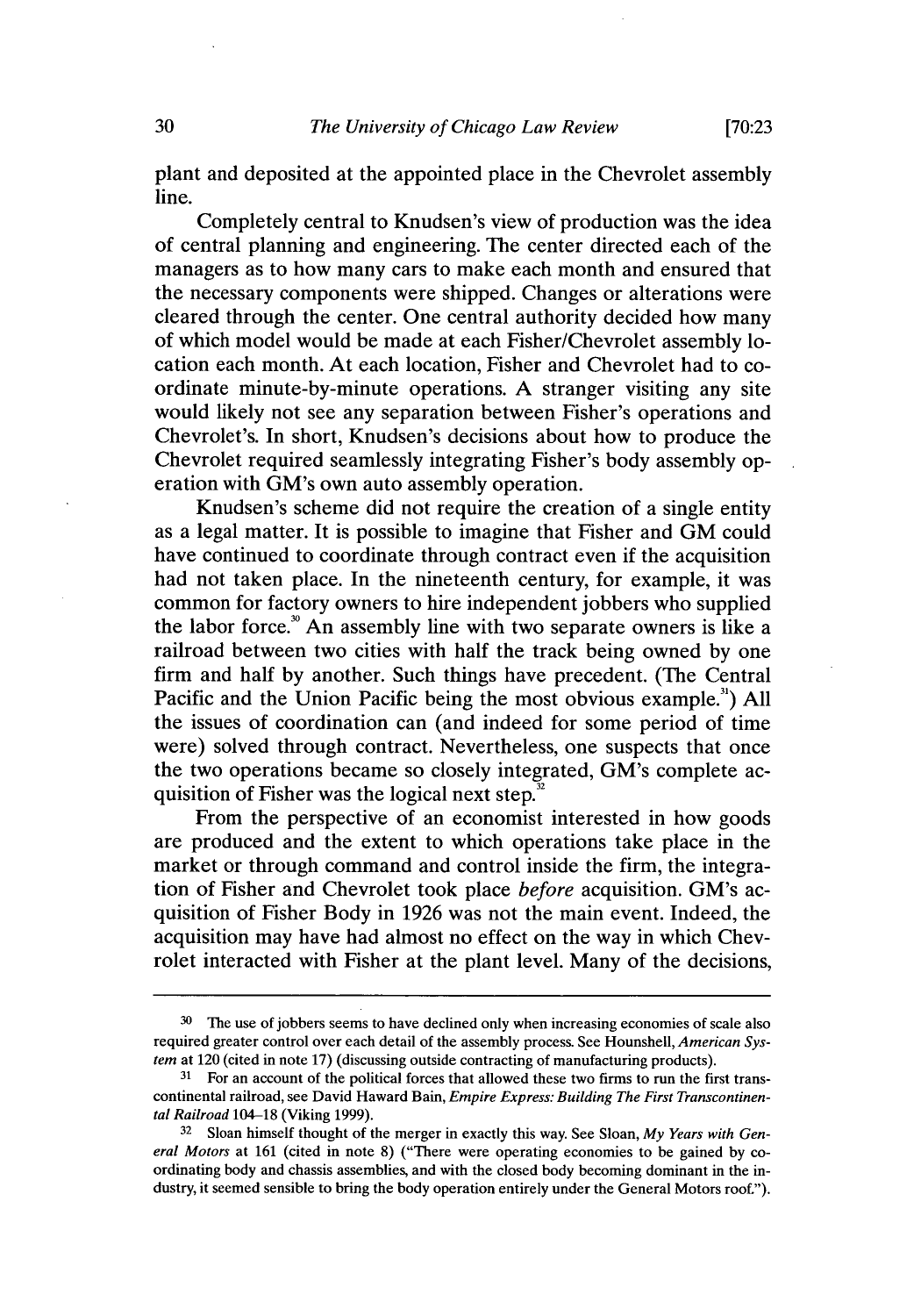### II.

We can return then to the puzzle that Coase left unanswered: How was Fisher different from A.O. Smith? The answer is straightforward: Completed car bodies (which Fisher supplied) were expensive to ship and hard to store, but automobile frames (which A.O. Smith supplied) could be shipped and stored easily. Efficient manufacture required coordination of the assembly of the body with the assembly of the rest of the car. The assembly of the frame required no such coordination. The reasons for bringing Fisher within GM's orbit had nothing to do with asset-specificity and everything to do with minimizing production costs. Even when one retraces old journeys many decades later the basic landscape does not change.

GM, and more specifically Chevrolet, reorganized its production in the 1920s with a view to capturing the same efficiencies as Ford. Doing this required a dramatic increase in the level of cooperation between GM and Fisher, to the extent of building factories next to one another and ensuring production in each were seamlessly coordinated. Indeed, relocating Fisher's assembly operation made Fisher more integrated with Chevrolet than suppliers inside GM itself, even before the merger in 1926. Chevrolet's source of radiators provides a good illustration.

In 1925, Chevrolet used radiators from Harrison, a wholly-owned division of GM. As a matter of legal form, interactions with Harrison were inside a single legal entity, while those with Fisher were not. Chevrolet could have acquired its radiators as easily from a thirdparty vendor as from Harrison. Moreover, it could readily switch from Harrison to another source of supply at little cost or acquire its radiators from multiple sources. Nothing in the way Chevrolet organized its production required close cooperation from Harrison. Neither Knudsen nor anyone else at Chevrolet had the control over Harrison's operations that remotely resembled the control they had over Fisher's. The control rights Chevrolet acquired by both contract and its longterm relationship made Fisher's assembly operations much more a part of the Chevrolet "firm" than Harrison ever was even before vertical integration occurred.

#### III.

The distinction between activity inside a firm and outside is useful. But drawing a line between the two is often hard. Moreover, drawing this line by identifying the different legal entities engaged in a par-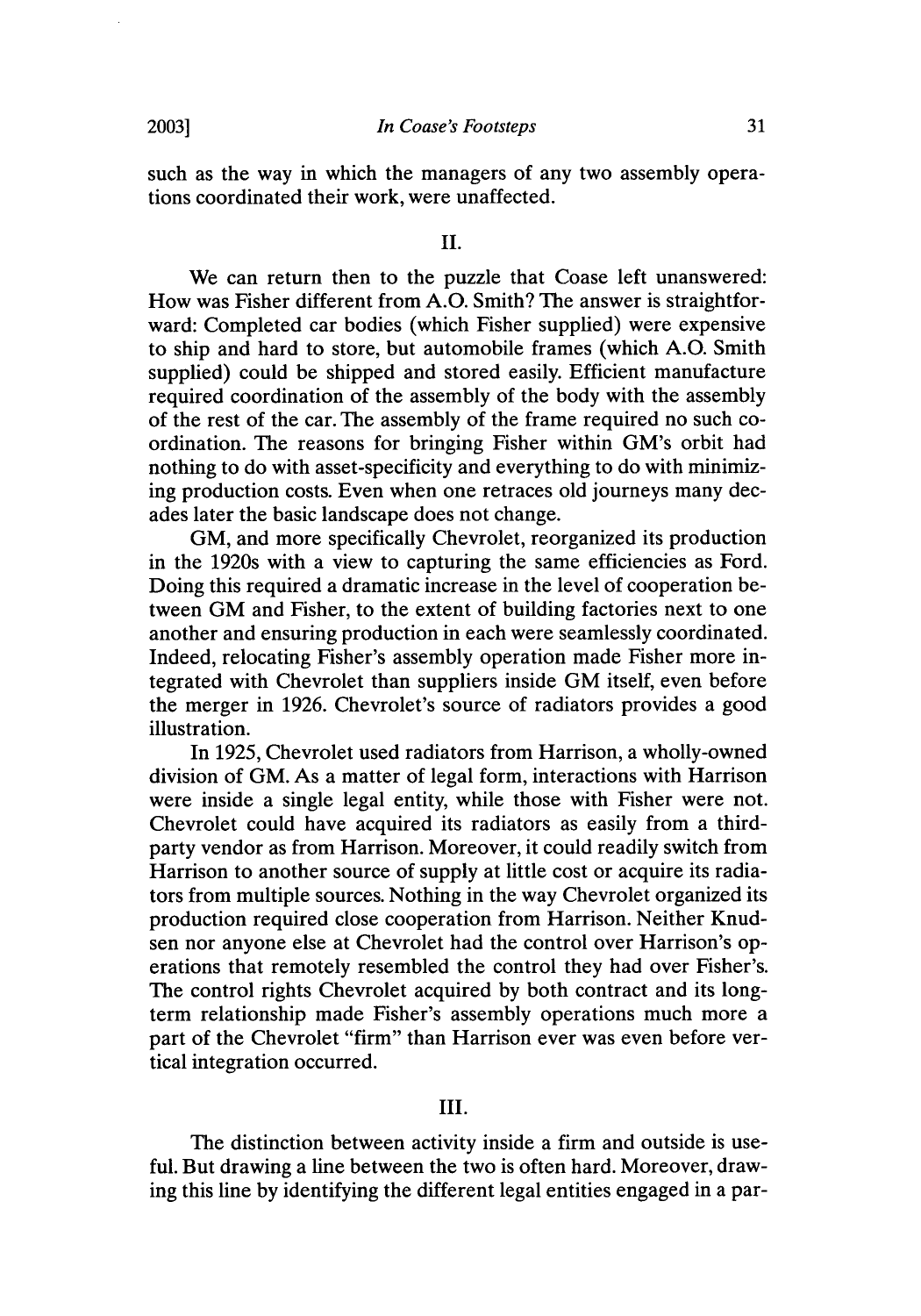ticular economic activity is often misleading. Vertical integration may bring no change at all in the way two entities interact with each other. The firm-market boundary can be unaffected. The question of how economic activity is organized is separate from the question of which legal entities own which assets. Vertical integration in the case of GM and Fisher had only a modest effect on the way in which Fisher actually built its car bodies. Another merger in the early history of the Ford Motor Company points to the same conclusion.

In 1903, Henry Ford was a failure. He formed the Detroit Motor Company in 1901 and ran it into the ground. He then founded the Henry Ford Company and was thrown out when he proved incapable of bringing his car designs into production. He started the Ford Motor Company, his third company, on a shoestring. He had little money of his own and, given his track record, little ability to raise it from anyone else. He started with only \$28,000<sup>35</sup> and had only \$223 left before selling his first car." Nevertheless, by 1909 Ford was rich and poised to become rich beyond dreams of avarice." What did Ford do between 1903 and 1909 to acquire so much wealth? And, crucial for our purposes, how much of this value was embedded in the Ford Motor Company?

Henry Ford had three qualities that separated him from the hundreds of others who formed car companies at the start of the twentieth century. First, Ford was a great designer of cars. In the first years of the century, no one else designed cars so well. Whatever other failings he had (and there were many), no one doubted his ability to design cars. The car he designed at the Henry Ford Company (his second company) was among the best of its time. The car the company ultimately produced (renamed Cadillac) was successful in large measure because Ford was its designer.<sup>36</sup>

But Ford's greatest car design was the Model T. Before the Model T, cars were still wagons with engines attached. The Model T consisted of a single rigid metal frame, to which the drive train was affixed in only three places. The car was at once light, flexible, and durable. Ford used exotic alloys to reduce the weight of the car further still. The engine, transmission, and magneto were enclosed within a single housing that protected them from the elements. Every part of the car was de-

**<sup>33</sup>**See Horace Lucien Arnold and Fay Leone Faurote, *Ford Methods and the Ford Shops* 13-14 (Engineering Magazine 1919). The Ford Motor Company started with a capital stock of \$100,000 but only \$28,000 cash was paid in at the beginning.

<sup>34</sup> See Lacey, *Ford: The Men and the Machine* at 74 (cited in note 18) (discussing Ford's early finances).

**<sup>35</sup>**See id at 94, 147-48.

**<sup>36</sup>** See Arthur Pound, *The Turning Wheel: The Story of General Motors Through Twenty-Five Years 1908-1933* 103 (Doubleday 1934) ("[The] chief guide and mainstay in the mechanical department [was] no less a person than Henry Ford.").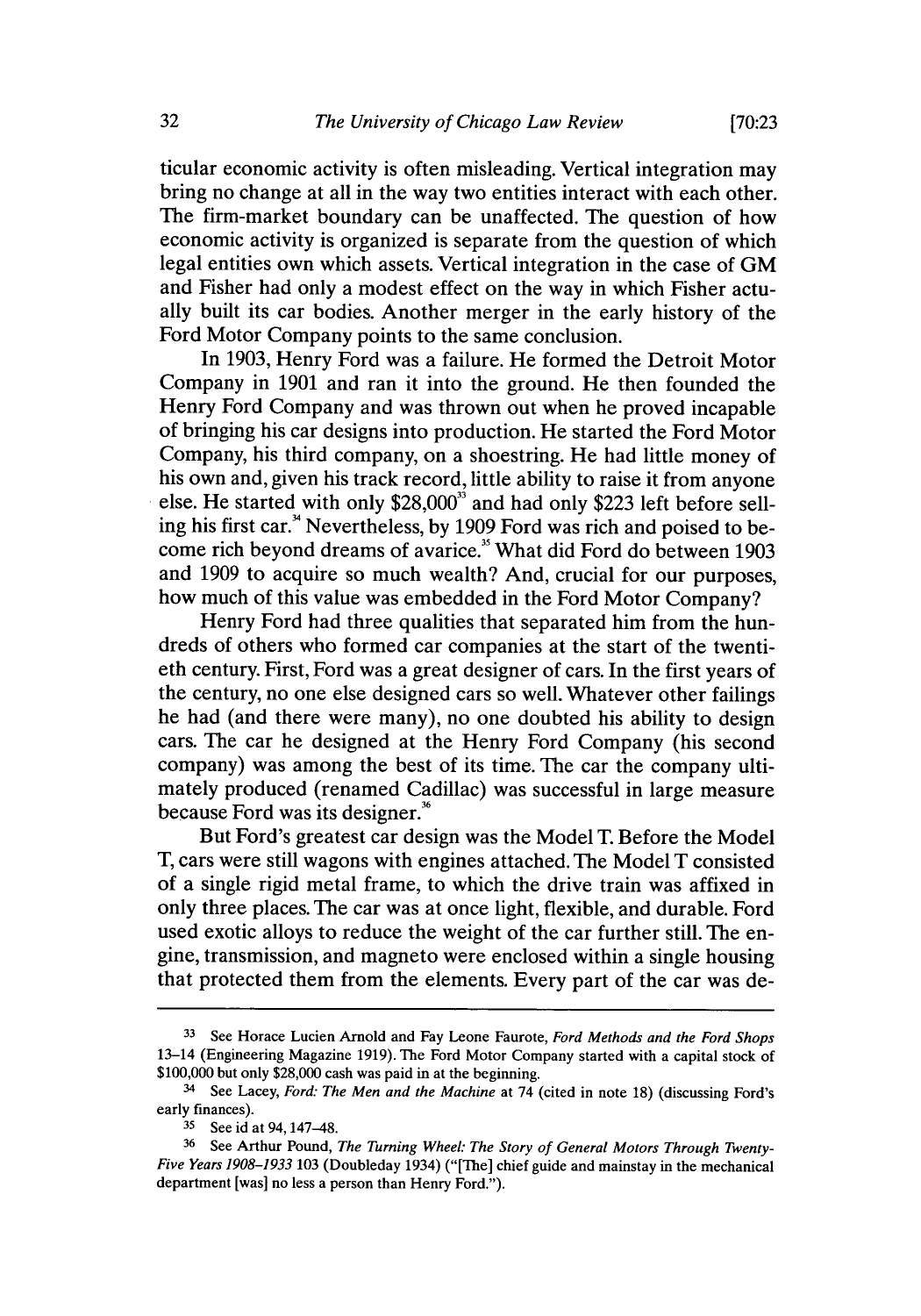signed to be assembled, operated, and maintained easily. $\frac{3}{7}$  Many cars of the time were much more expensive, but, putting "extras" such as lavish appointments to one side, it was the finest car ever made." It was the first modern automobile, a durable, efficient machine that took people on rugged dirt roads wherever they wanted to go.

Ford's second extraordinary quality was his willingness to bet big. Before the Model T, the Ford Motor Company's cars had been successful and had made Ford a millionaire. At the start, the company farmed out all of its manufacturing operations. Ford oversaw a small assembly operation. He spent \$384 on parts for each car, but only \$20 on the labor needed to assemble each car," and he could have comfortably remained on that course. Instead, he took all the money he had made to date and risked everything on the Model T. He gambled that he could take this car, produce it for much less than anyone thought possible, and persuade millions to buy it. At a time when most thought cars were merely playthings for the rich, Ford believed that a car could be built that was so useful that ordinary people would give up the greater part of a year's salary to own one.

The Model T was a huge success, and the patent protection Ford won for some crucial elements of Model T design made it hard for others to follow his lead.4° Hence, Ford had several years to enjoy the benefit of designing the Model T and betting that it would find commercial acceptance. But Ford's willingness to bet big and his design do not explain how Ford came to dominate the automobile industry between **1912** and **1925.** The Model T was a revolutionary car in **1908,** but it was essentially unchanged in **1912.** Nothing prevented others from producing a car much like the Model T. The patents did not foreclose other low-cost designs. Nor did Ford possess any secret manufacturing techniques. Ford allowed anyone to visit his plant and see exactly how he produced the **car.4** Anyone who wanted to could design a

**<sup>37</sup>** For a comprehensive account of the Model T, its components, and how to repair and replace them, see Victor W. Pag6, *Model T Ford Car: Including Fordson Farm Tractor* (Henley rev ed **1925).**

**<sup>38</sup>**See Lacey, *Ford: The Men and the Machine* at **95** (cited in note **18)** ("There was scarcely a component of the Model T which did not contain some fresh development to excite automotive enthusiasts, but the guiding theme of all of them was simplicity ....").

**<sup>39</sup>**See id at **73** (discussing the Model T's production costs).

**<sup>40</sup>**There were eight patents covering the Model **T.** The most important was the **U.S.** Patent No **1,012,620,** which covered the way in which the drive train was connected to the chassis. For a discussion of the advantages of this connection, see Arnold and Faurote, *Ford Methods and the Ford Shops* at 20-21 (cited in note **33).**

**<sup>41</sup>**See *Ford Factory Facts* **5** (Ford **1915)** ("The Ford Motor Company is pleased to extend to all visitors the privilege of an inspection of its plant."). The *American Machinist* carried a se**ries** of articles on Ford's manufacturing techniques in **1913.** See, for example, Colvin, *Building an Automobile Every 40 Seconds* at **757** (cited in note **23).** Another series that appeared in the En-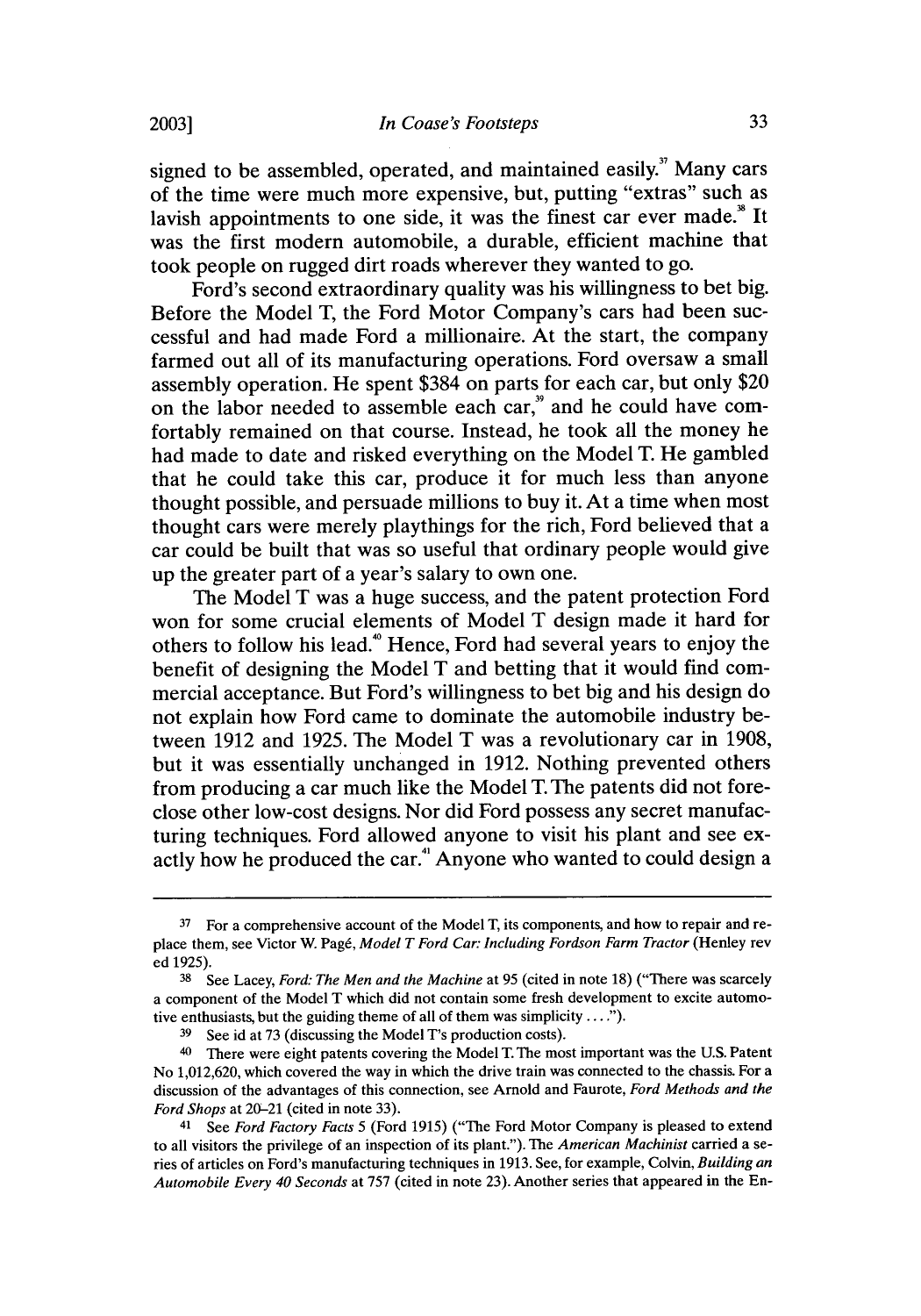car like the Model T and copy Ford's production methods. Nor did manufacture of such a car require investments of capital that were out of reach of the many others in the industry in 1913. Indeed, at this point, Ford's entire capital investment in his physical plant and equipment was less than \$10 million, at a time when his annual operating expenses were \$74 million and his revenues were more than \$89 million.<sup>42</sup>

What prevented others from competing with Ford after they saw the Model T and the success it enjoyed? Why did it take fifteen years before someone like Knudsen came along to reorganize the production of the K Model Chevrolet and produce a competitive alternative to the Model T? Ford's gifts as a designer and his willingness to gamble do not explain this part of the story. Ford enlisted others to help him in designing the Model T. One of the revolutionary features of the Model T (encasing the drive train) was not his or his employees', but rather that of a team of engineers at a sheet metal stamping firm in Buffalo called Keim Mills.<sup>43</sup> Ford himself had little expertise in sheet metal stamping. Moreover, at this period, the presses used to stamp sheet metal and the dies needed to fabricate any given part were hard to replicate. Ford had greater reason to ensure that he had control over the assets dedicated to the production of the Model T than those at Chevrolet fifteen years later.

But the value Ford derived from Keim Mills stemmed only in small part from the specialized assets. More important was the help he enjoyed from the engineers who worked there. Ford's success between 1909 and 1925 came from the team of engineers who surrounded him. They devised thousands of ways to produce the Model T more efficiently, more cheaply, and in greater volume. Most of the production innovations Ford's team put in place came from organizing the flow of production. The Ford team took each step and each part and figured out how to rearrange the work and redesign the component to make it better and cheaper.<sup>44</sup> The moving assembly line (put in place in 1913,

gineering Magazine in 1915 was later published as a book. See Arnold and Faurote, *Ford Methods and the Ford Shops* (cited in note 33).

<sup>&</sup>lt;sup>42</sup> See Arnold and Faurote, *Ford Methods and the Ford Shops* at 25 (cited in note 33) (\$3.575 million on buildings, tanks, and fixtures through February 1914 and \$2.8 million on equipment); id at 3 (revenues of \$89.1 million in 1913); id at **1** (profits of \$15 million per year).

<sup>&</sup>lt;sup>43</sup> See Lacey, *Ford: The Men and the Machine* at 94-95 (cited in note 18).

<sup>&</sup>lt;sup>44</sup> The idea that the Model T never changed is an illusion. A practiced eye can tell the date of manufacture of any particular Model T within a few years at a glance. With only a little more study, one can narrow it down to a few months. See Bruce W. McCalley, *Model T Ford: The Car that Changed the World* 11 (Krause 1994).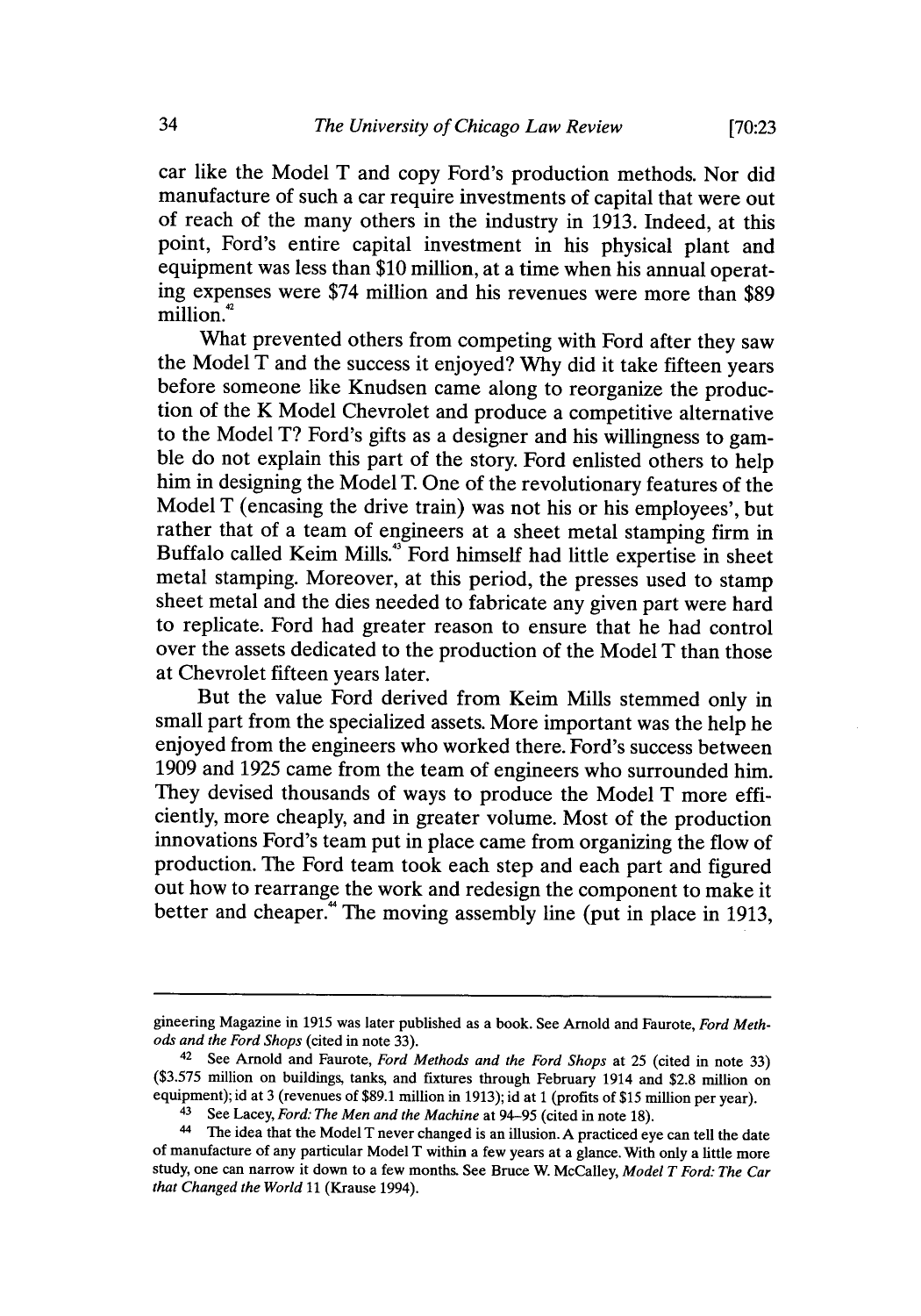fully five years after the Model T entered production  $\degree$ ) was the most striking innovation, but it was only one of many.

Ford became rich in large part because his team worked unusually well together, and they created efficiencies in mass production that had never been seen before, both by refining old production techniques and putting in place new ones. Ford's design gifts, his vision, and his patents gave him a head start over potential rivals. The team ensured that he kept his lead. Month by month they found small improvements in the car and especially its method of manufacture.

Imagine an entrepreneur who set out to build a car comparable to Ford's Model T. With a modest amount of capital and good design skills and a competent production team, he could reverse engineer the car, design around the patents, and imitate Ford's production practices. Within six months or a year's time, he might bring to market a car that was as good as the one Ford produced the year before. But it would be too late. He would discover that he was competing against a slightly better Model T, the price of which had fallen by 10 percent. To be more precise, the Model T (Touring) had a factory price of \$600 in 1913, \$550 in 1914, \$490 in 1915, \$440 in 1916, and \$360 in 1917.<sup>4</sup> The Ford Motor Company, as a collection of physical assets, was not worth much. As long as Ford had his engineering drawings, the necessary gauges, his patents, and his team, little else mattered. His factory could burn to the ground, all but a handful of employees could quit, and the value of what Ford owned would be remarkably unaffected.

The Ford Motor Company owned the Model T design and the information needed to build it. But the corporation did not own the team. Indeed, some of the most important members of the team worked for Keim Mills and not for Ford at all.<sup>47</sup> For a period of time, the contracts and relationship between Ford Motor and Keim Mills and between Keim Mills and its engineers were satisfactory. Ultimately, Ford acquired Keim Mills, and it became a wholly-owned subsidiary of Ford. But the major event (and the one that had the greatest consequences for the long-term success of Ford) came after Ford acquired Keim Mills.

The unskilled workers who ran the stamping presses at Keim Mills thought that they had the ability to hold-up Ford. They were sadly mistaken. When they went on strike, Ford promptly shut the en-

<sup>&</sup>lt;sup>45</sup> See id (the first Model T was manufactured in 1908); Rubenstein, *Making and Selling Cars* at 18-19 (cited in note 22) (describing the first moving production line in 1913).

<sup>&</sup>lt;sup>46</sup> See McCalley, *Model T Ford: The Car that Changed the World* at 141, 171, 193, 195, 231 (cited in note 44).

<sup>&</sup>lt;sup>47</sup> See Hounshell, *American System* at 234 (cited in note 17) (describing the Keim Mills team).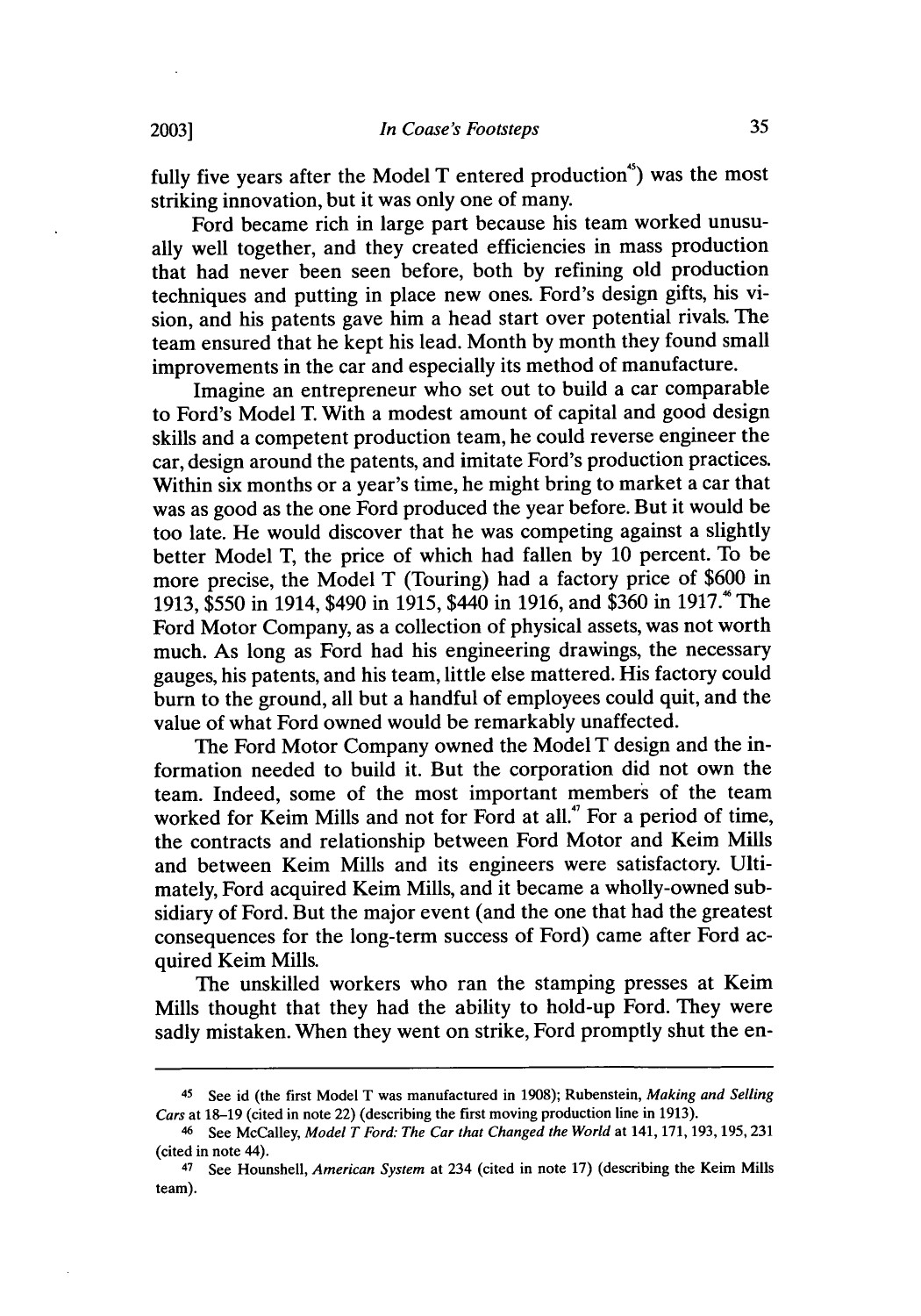tire firm down. Just as a contract could have been written that vested title in the stamping presses in Ford, Keim's status as a wholly-owned subsidiary gave him the same power. Ford immediately dissolved Keim Mills and moved all the stamping presses to Detroit. More importantly, he was able to persuade the senior team at Keim Mills to move to Detroit as well. Here what mattered was not whether Keim Mills was independent or wholly-owned, but whether Henry Ford's powers of persuasion were sufficient to keep his team together. The value of an enterprise resides in large measure in the team that runs it.<sup>48</sup> The most important contributions of the Keim Mills team came from their skill in organizing automobile production, not from their expertise with respect to stamping metal parts or any other specialized skill. It was, for example, one of them that created the incentive compensation system that allowed Henry Ford to boast that he paid his workers  $$5$  a day.<sup>49</sup>

The value of a team, however, is independent of the legal entity that employs them. Ford became rich because he was able to assemble a great team and keep it together. It is not surprising that ultimately the team became Ford employees, just as it is not surprising that GM ultimately acquired Fisher. But again the formal legal event did not coincide with the events that mattered. The members of the Keim Mills team designed the Model T well *before* vertical integration, and their later contributions came only when they moved from Buffalo to Detroit, an event that took place *after* vertical integration and that did not depend on it.

IV.

The production of the Model T Ford and the K Model Chevrolet are two important events in the early history of the automobile industry. They were both great success stories in which Keim Mills and Fisher Body played crucial roles. They also present two instances in which an upstream supplier ultimately became a wholly-owned subsidiary of its principal buyer. In the case of GM, efficient production required command and control over a large part of Fisher Body's op- erations. The assembly of car bodies from individual pieces of sheet

<sup>48</sup>For an account of this episode, see Lacey, *Ford: The Men and the Machine* at 106 (cited in note 18). It may be no accident that Ford Motor lost its primacy as the Keim Mills team deserted Henry Ford. Its members included William Knudsen, the production man Ford himself thought the best in the business. See note 18 and accompanying text.

<sup>&</sup>lt;sup>49</sup> Faced with extraordinary employee turnover, one of the Keim Mills team (John Lee) instituted a new wage structure. He maintained a base pay of \$2.34, but a worker could earn \$5 a day if they worked for 6 months and qualified in other respects. See Lacey, *Ford: The Men and the Machine* at 117-18 (cited in note 18) (describing Ford's employee pay rates).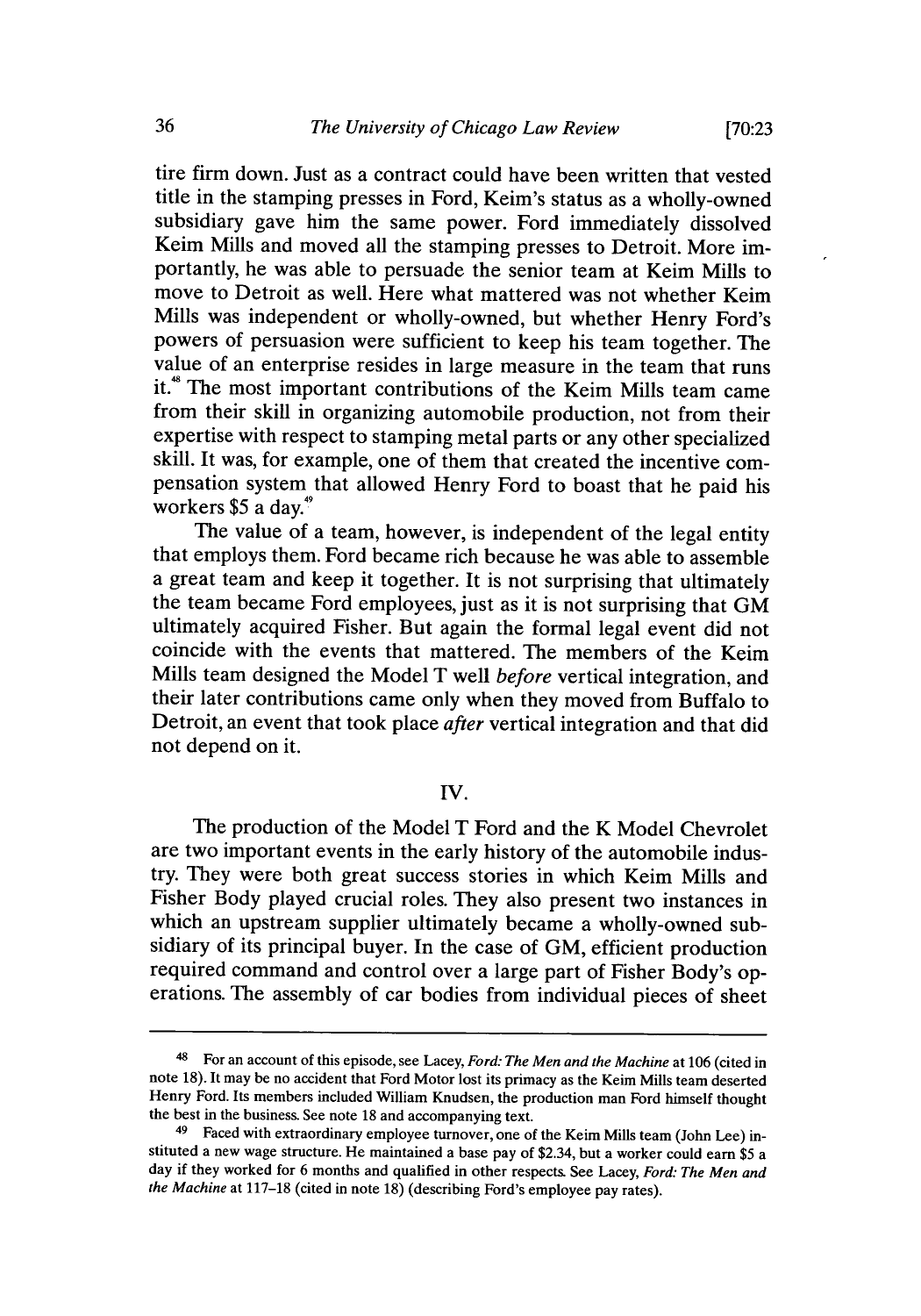metal requires little in the way of specialized assets or capital, but the control the automobile assembler has over the operation in mass production ensures that the two operations are part of the same firm in the economic sense. In the case of Ford, vertical integration is one part of a story connected with acquisition of human capital. Vertical integration helped Ford keep the Keim Mills team, but the team existed before vertical integration, and its full value came after vertical integration only when the team moved to Detroit. That vertical integration as a legal matter occurred in each case is unsurprising, but logically distinct from the events that brought assets inside the "firm" in the economic sense.

The formal event that marks vertical integration as a legal matter corresponds only imperfectly with whether activity takes place inside or outside the firm. As costs of doing business in the market and in the firm fall, however, we should expect the stakes involved in locating production inside or outside a firm should fall as well. As we retrace Coase and then ask about the implications of his work in the issues we confront today, we might well conclude that the boundary between firms and markets will become increasingly permeable. For economists, the lesson is straightforward. They should resist, to a much greater extent than they have, the temptation to turn to the law to identify the firm.

For lawyers, the lesson is more subtle and the challenge harder. As we regulate economic activity, we must resist the idea that the locus of economic activity rests with a discrete legal entity. A lawmaker charged with ensuring that those who assembled Chevrolets complied with applicable law had to ensure that the rules worked equally well when the same configuration of assets was run by two legal entities as by one. Thinking about legal regulation of economic activity has too readily assumed that one can solve problems by imposing legal duties on firms. In a world in which the boundaries of the firm become less clear and the identity of those who control the firm becomes more fluid, regulations that focus on the conduct of specific firms is at best incomplete and often misguided. We are likely to encounter even greater problems in regulating behavior. No longer are the entities providing the goods or services long-lived, atomistic firms with a readily identifiable governance structure. When we want to use legal rules to advance some broader social goal inconsistent with the interests of those who own the enterprise, we shall be increasingly less able to do it by imposing obligations and duties on firms and those who invest in them. To the extent that it is still possible in a global economy, effective legal rules will increasingly focus on regulating economic activity, rather than on regulating distinct legal entities.